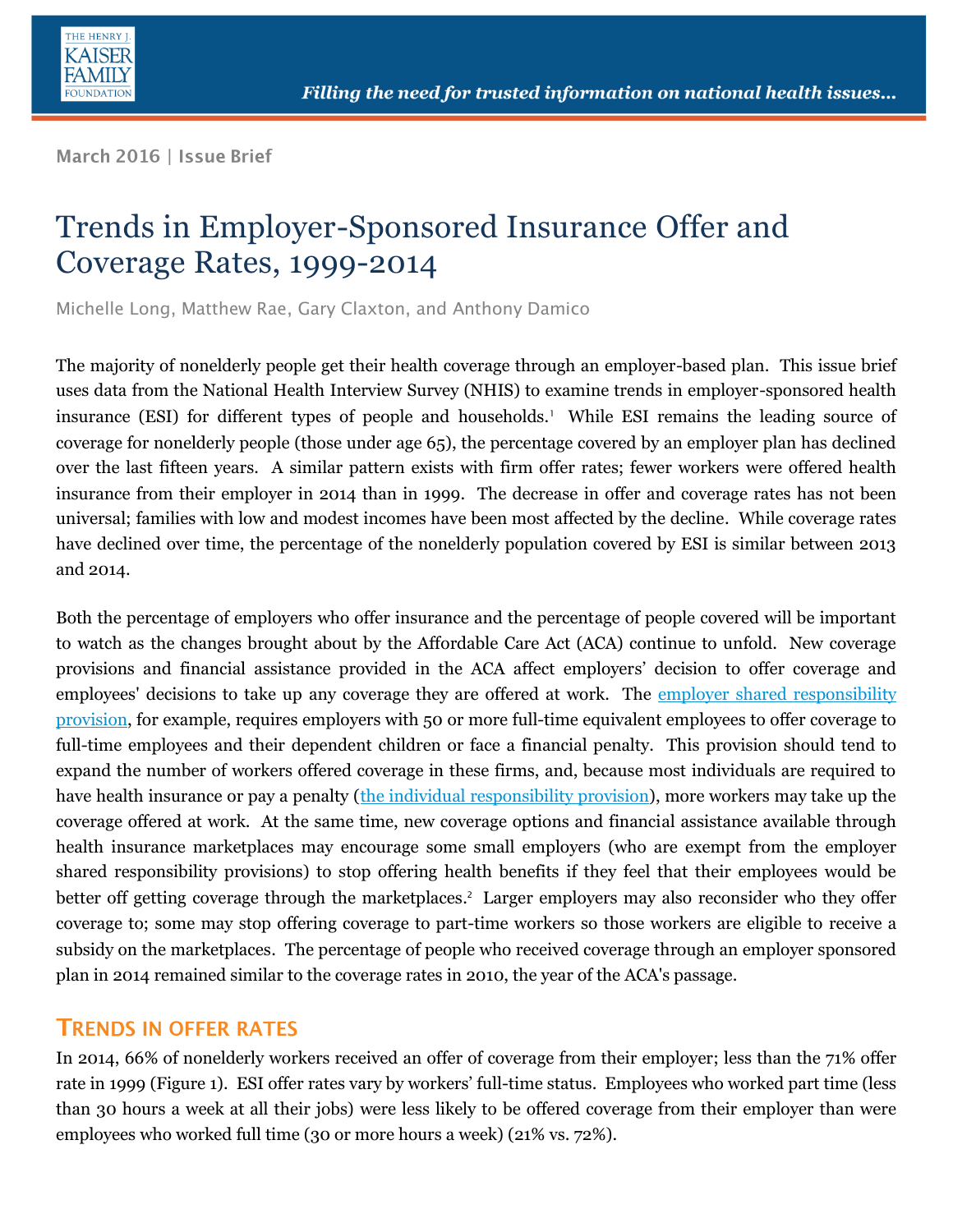

### **OFFER RATE DIFFERENCES BY INCOME**

There are differences in ESI offer rates based on household income (Figure 2). Workers in higher income households, (those that earn more than four times the federal poverty level (FPL)) are most likely to receive an offer of ESI (78%), whereas workers in households with lower incomes (those that earn less than the FPL) are least likely to receive an offer of ESI (30%).

Since 2004, offer rates have remained stable for workers in households over 400% of the FPL, but have decreased for households below the poverty line (Figure 2). The percentage of workers offered employer sponsored coverage has decreased from 1999 to 2014 for all income groups.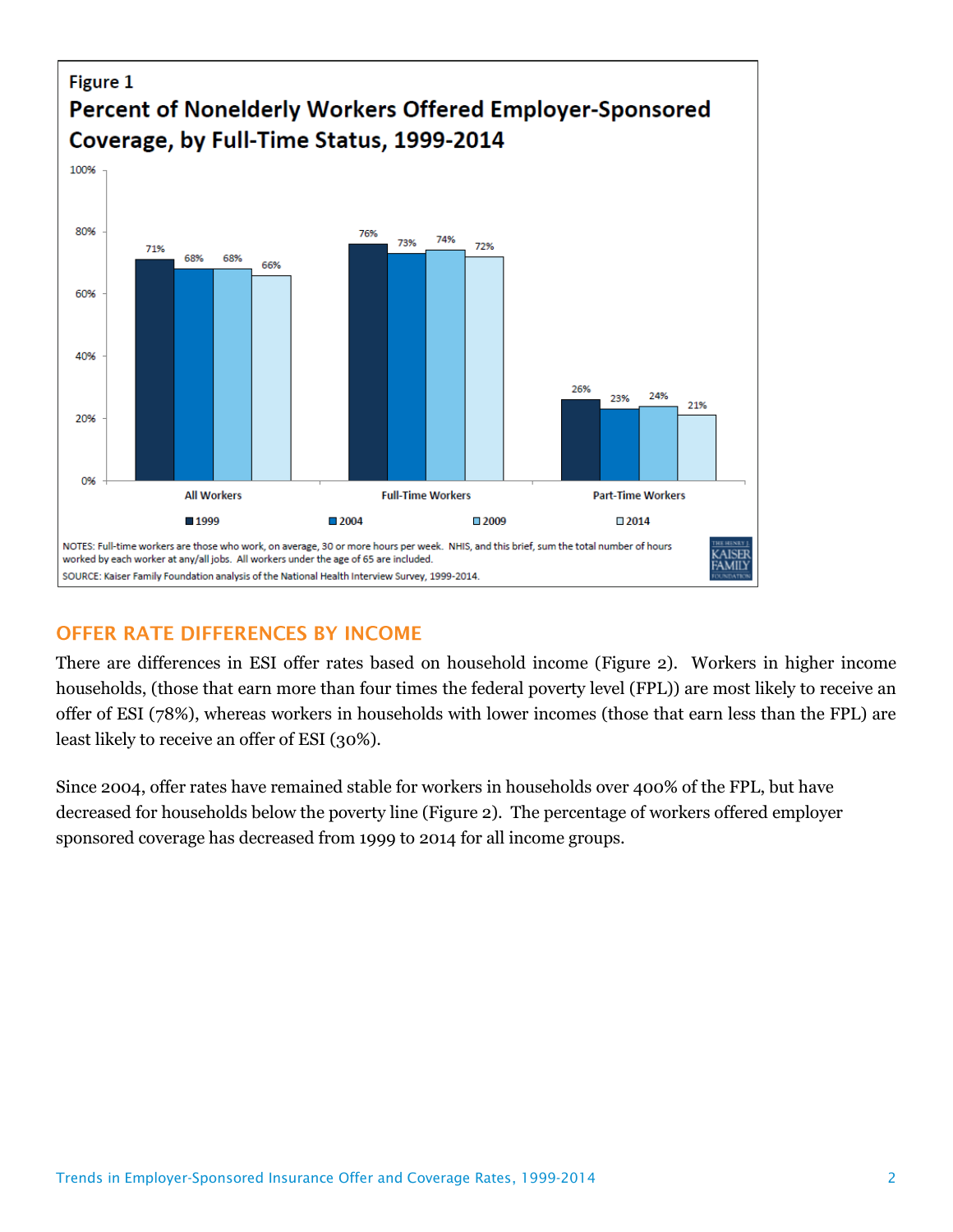

A similar pattern exists for both full-time workers and part-time workers; workers in higher income households are more likely to have an offer of employer coverage than workers in a household earning less than 100% of the FPL (Figures 3 and 4).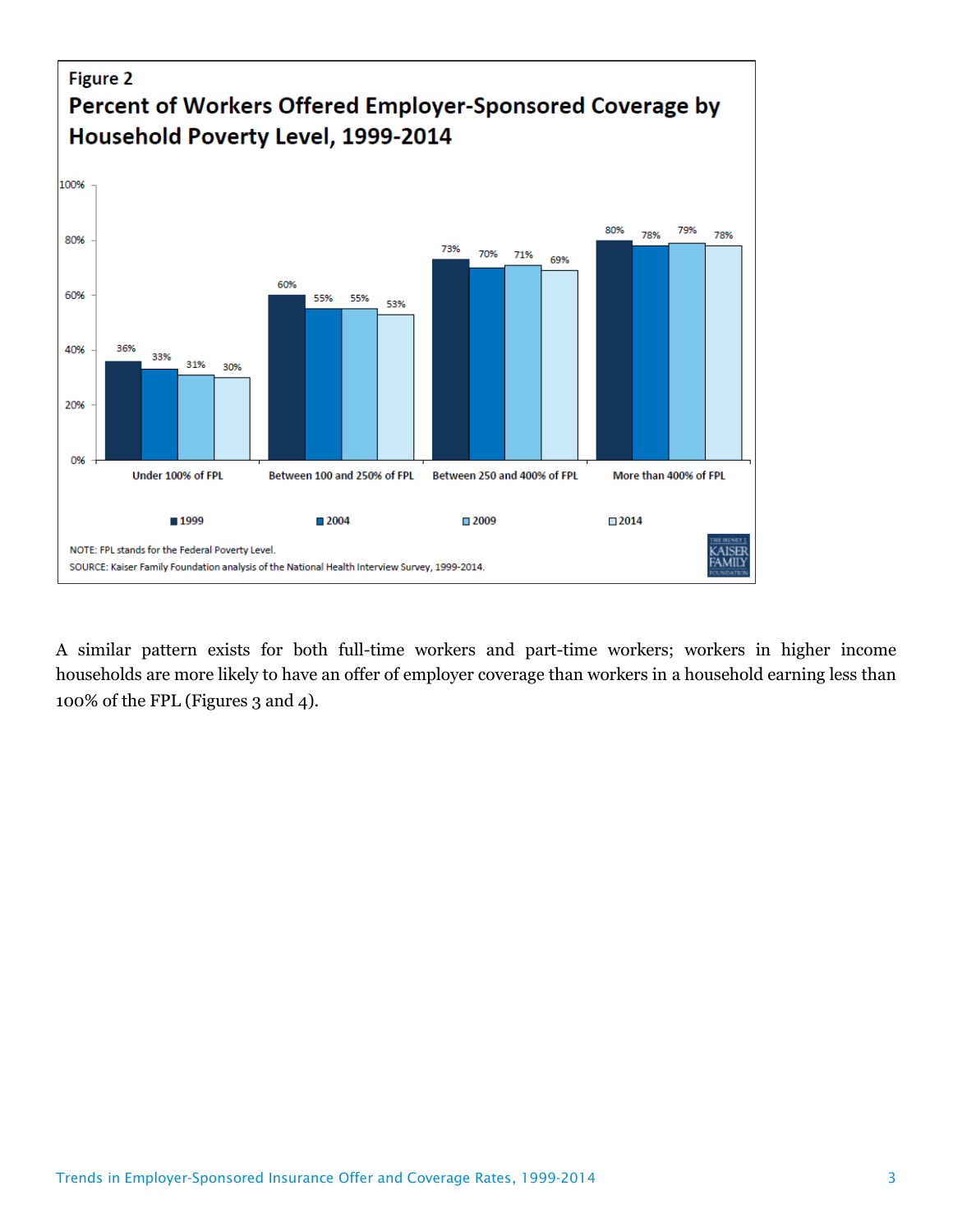

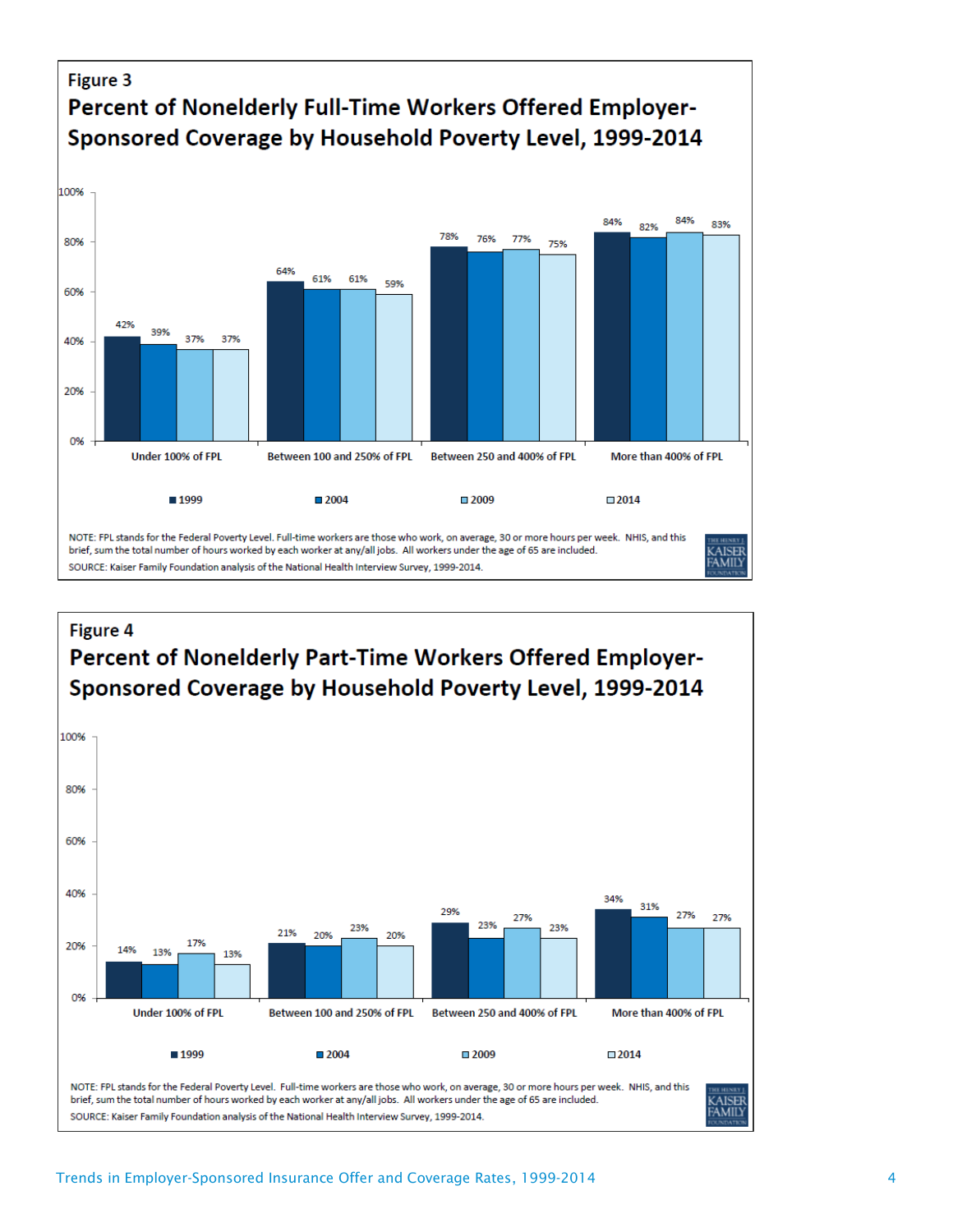#### **TRENDS IN COVERAGE RATES**

In addition to looking at the percentage of workers who are offered benefits, we can look at the percentage of the nonelderly population that is covered by ESI (Figure 5). 3 Not all workers who are offered coverage accept their employer's benefits, and many nonelderly people (with or without a job) receive coverage as a dependent on a family member's plan. In 2014, 56% of nonelderly people were covered by ESI, similar to recent years, but a decline from the 67% covered by ESI in 1999. A variety of factors may contribute to this decline. First, changes in the economy and labor market; for example, a decrease in the percentage of people employed, known as the labor market participation rate, will decrease the percentage of individuals eligible for employer coverage.4,<sup>5</sup> In 2014, people in families with a full-time worker were more likely to be covered by ESI (63%) than those in a family without a full-time worker (26%). In addition to changes in the labor market, employer coverage may also be less prevalent because fewer employers are offering coverage; in 2014, a smaller percentage of firms offered coverage than in 1999 (55% vs. 66%),<sup>6</sup> and a smaller percentage of workers at firms offering benefits were covered by those benefits (62% vs. 66%).<sup>7</sup>



There is considerable interest in how employers and individuals alike will respond to changes brought on by the ACA. Beginning in 2014, millions of individuals enrolled in private health insurance subsidized with premium tax credits. As of yet, the NHIS data do not show that employer coverage is diminishing in its importance. The same percentage of the nonelderly households were covered by ESI in 2014 as in 2010 (56%).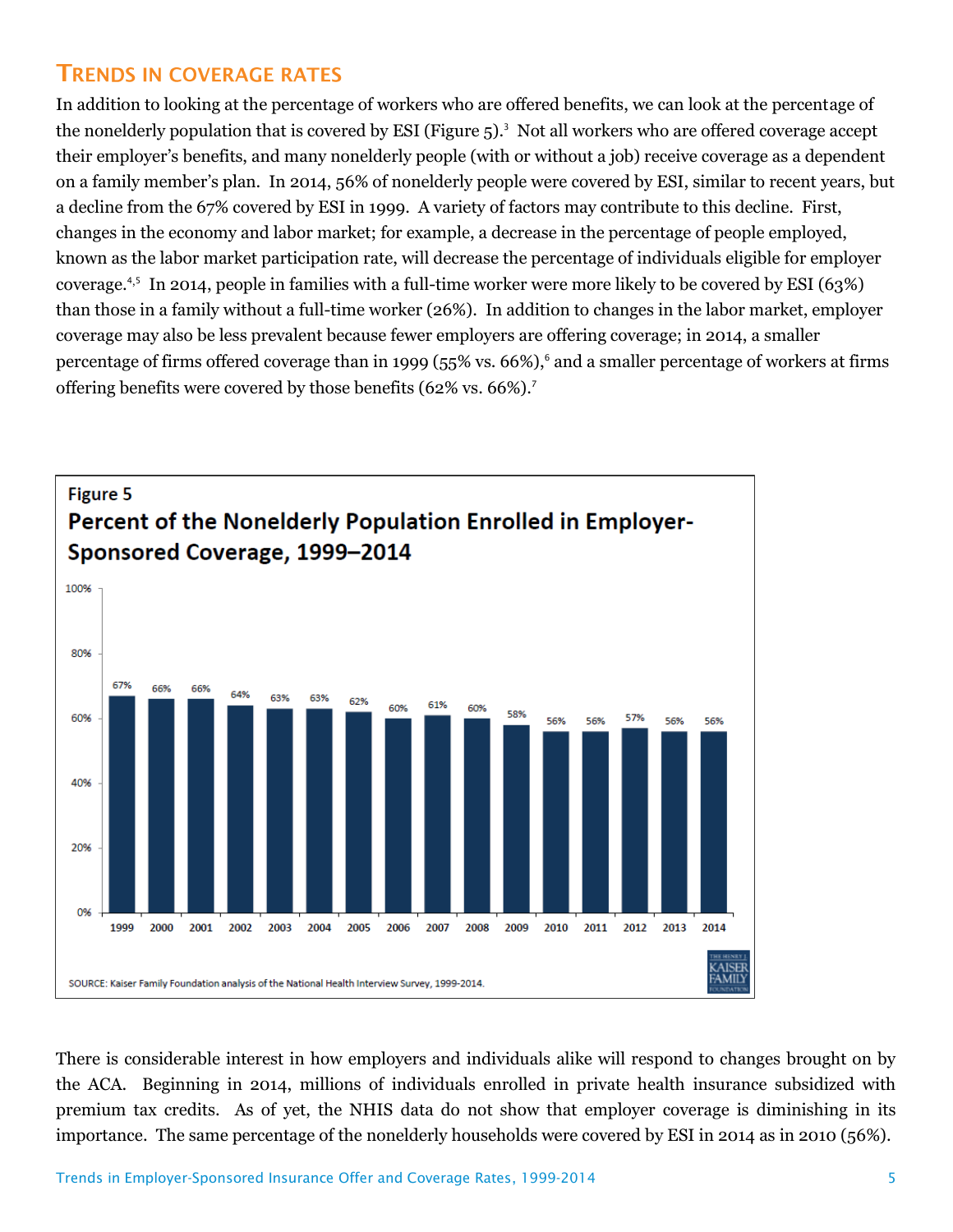#### **COVERAGE DIFFERENCES BY INCOME**

There are important differences in who is covered by ESI based on a household's income. Employer-sponsored coverage remains the main source of coverage for people in higher-income households while substantially fewer people in lower-income families are covered by an employer (Figure 6). Eighty-three percent of nonelderly people in families that earn more than four times the FPL are enrolled in employer coverage.<sup>8</sup> Households at more than four times the FPL earn different incomes depending on a family's composition; for example, in 2014, a single nonelderly adult would earn about \$49,000 and a family of four including two children would earn about \$96,000.<sup>9</sup>

People in families with lower incomes are less likely to be covered by an employer. The ACA aims to provide alternate health coverage options for this population. For example, people who are not offered affordable coverage options and are in families earning between 100 and 400% of the FPL can qualify for premium subsidies through the ACA's health insurance exchanges.<sup>10</sup> Households between 100 and 250% of the FPL are eligible for additional cost-sharing subsidies. Only 38% of people in families earning between 100 and 250% of the FPL are covered by ESI. However, 70% of individuals in families earning between 250 and 400% of the FPL are covered through ESI. Overall, people in families whose income qualifies them for subsidies on the health insurance exchanges are less likely to be covered through an employer plan than those in households whose income does not qualify them for subsidies.<sup>11</sup> Among households that earn too little to qualify for any subsides (those making less than 100% of the FPL), 12% of individuals are covered by ESI.<sup>12</sup>

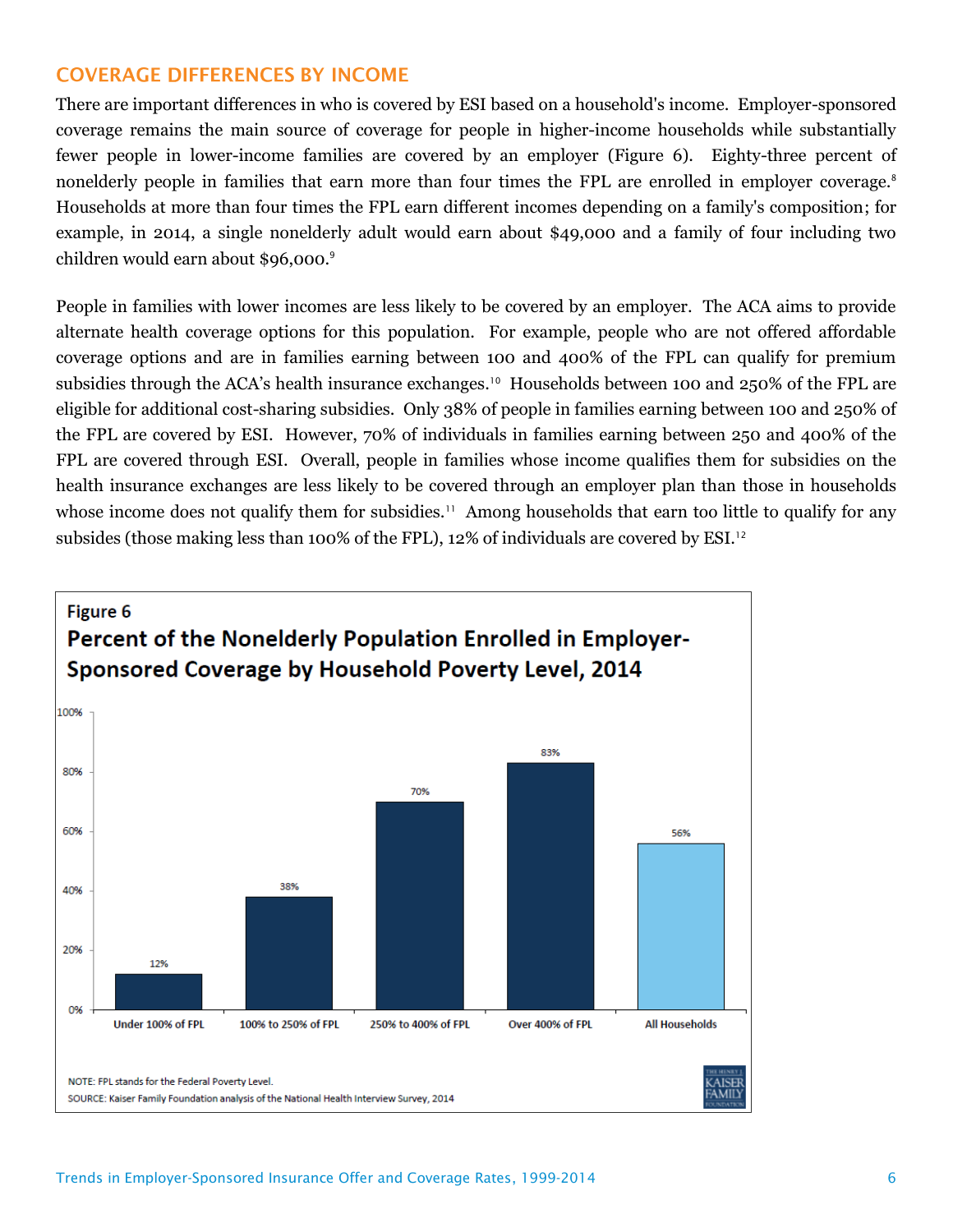While the percentage of individuals covered by ESI has decreased, the decline has been more precipitous among lower income families (Figure 7). Comparing 2004 to 2014, there has been no change in the percentage of individuals covered by ESI in families earning more than 400% of the FPL. Alternatively, the percentage of individuals covered by ESI in households earning 100 to 250% of the FPL has decreased from 47% in 2004 to 38% in 2014. Similarly, for those in families between 250 and 400% of the FPL, the percentage covered by ESI has decreased from 74% in 2004 to 70% 2014. These trends indicate that there has been relative stability in ESI enrollment for higher-income households. Since 1999, the decrease in the percentage of nonelderly people covered by ESI has been slower for households above 400% of the FPL than households earning between 100 and 250% or between 250 and 400% of the FPL.

There have not been significant changes recently in the percentage of people covered by ESI based on income; a similar percentage of people have been covered by ESI for households in each of the income groups between 2009 and 2014. Since 2013, there has not been a significant change in the percentage of people covered by ESI within any of the household income groups.



## **COVERAGE DIFFERENCES BY AGE**

ESI is a more prevalent source of coverage for adults than children (Figure 8). In 2014, 59% of nonelderly adults (ages 19 to 64) were covered by ESI compared to half of children under 19. The percentage of both nonelderly adults and children covered by ESI has decreased since 1999. There are important differences by income; 86% of children in households above 400% of the FPL are covered by employer coverage compared to 6% of children in households under 100% of the FPL and 35% of children between 100 and 250% of the FPL.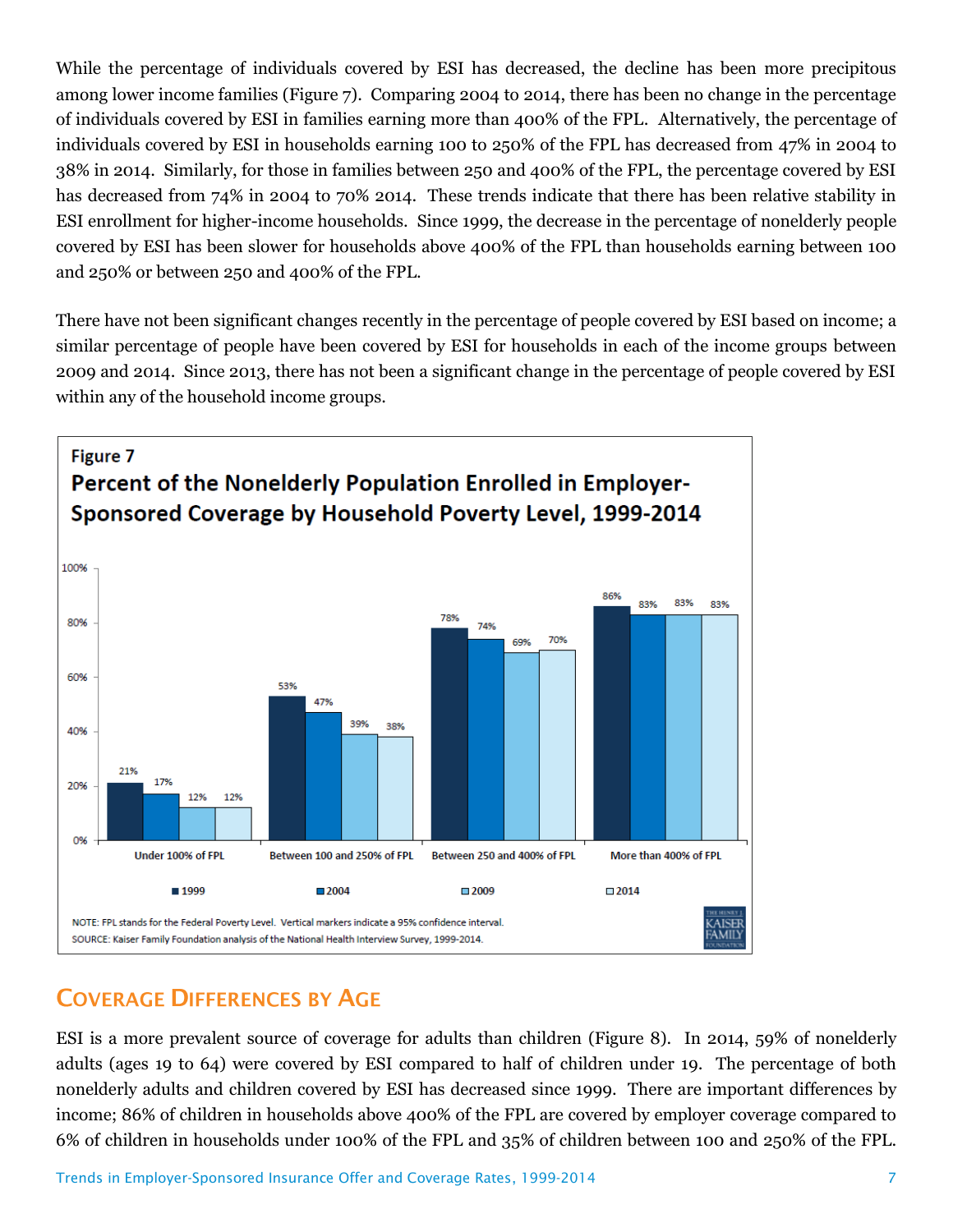The percentage of both nonelderly adults and children covered by ESI has decreased since 1999. The growth in public programs, namely State Children's Health Insurance Program (SCHIP), plays an important role in coverage for children.



## **CONCLUSION**

Employer-sponsored coverage became the central component of the American health insurance system for a variety of reasons, including the tax preference of employer's spending on health benefits over wages, as well as the advantages of purchasing coverage as a group rather than as individuals. Many employers and employees continue to believe that offering health benefits is an important way for firms to recruit, retain and value talent. With employers facing rising costs, many commentators are speculating about the long-term stability of the employer-sponsored insurance system.

While employer-sponsored coverage remains the most common source of healthcare coverage, a smaller proportion of people are covered by employers than a decade ago. Estimates from the non-partisan Congressional Budget Office (CBO) suggest that employer coverage will remain the leading source of insurance coverage for nonelderly Americans even after the ACA is fully implemented.<sup>13</sup> At the same time, changes in the American workforce and economy will continue to impact employer coverage. Health reform has expanded coverage to the uninsured while providing incentives for employers to continue to offer benefits (such as tax credits for small employers who offer coverage and penalties for large employers who do not). How employers